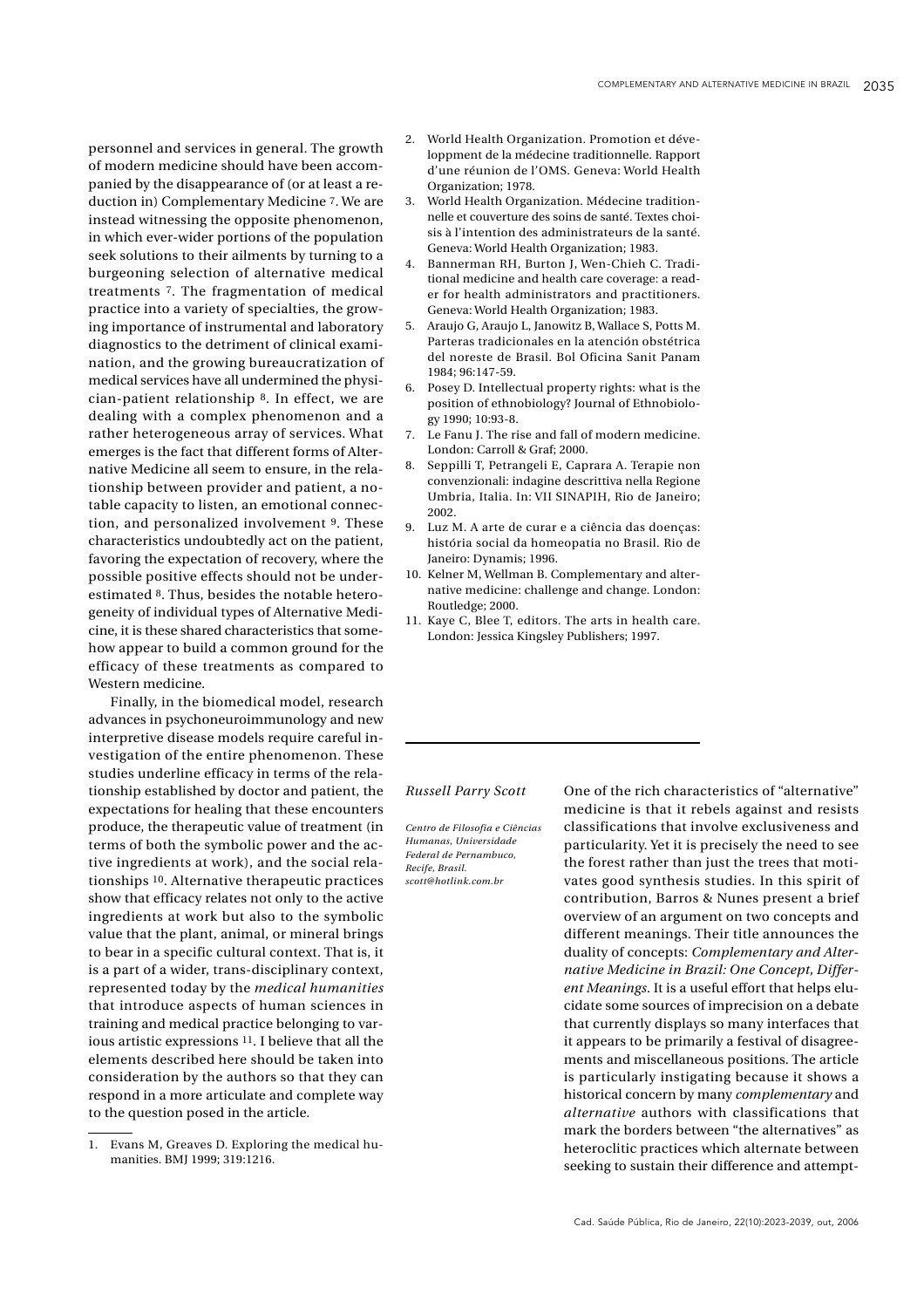ing to stand out next to the hegemonic practice of medical rationality.

To organize my comments on their article, at the end of this discussion I will quote one of their paragraphs, in which they announce what they do not intend to do. First, however, I list three provisos that in a sense increased my disquiet with a reading that helped me organize a perception on a topic that has fascinated me ever since I launched a study leading to a littleknown anthology in 1986, entitled *Systems of Cure: the People's Alternatives* (Recife: Master's in Anthropology, Federal University in Pernambuco).

My first proviso is that their article is overly synthetic. Of course the power to synthesize is an art that favors good communication. However, in this case the Table shows a long list of different types of knowledge as if they were so "neat" and "arranged" in their little boxes that (even running the risk of becoming too extensive) they cry out for internal differentiation and recognition of the borderline areas that some of these classifications must have posed for Barros & Nunes. The Table itself (p. 2025) is called *Typologies and Concepts of Medical Practice in the Field of Healthcare*, but the body of the text proceeds as if they were types of usage of the idea "alternative". I fail to understand which description prevails. In addition, the Table itself and what the authors write about it demand a position vis-à-vis other classificatory proposals frequently found in the literature, but not contemplated in their discussion. The fact that they did not take advantage of the contrast with other authors who attempt to deal with different typologies in the constitution of this expanded field was certainly not due to lack of space! It is difficult to debate the heuristic value of the four proposed categories (scientific, antithetical, types of medical rationality, and types of new therapeutic systems), since Barros & Nunes portray the broad types of Complementary and Alternative Medicine (CAM) in short and clear paragraphs in such a way as to discourage the complicating presentation of internal differentiation that might even reveal a healthy and clarifying imprecision in the constitution of each category.

The second proviso is more technical, where I may be the first victim of my own disquiet, since Portuguese is my second acquired language. Why the article in English? Is it because the thesis was written in Portuguese and needs a new audience? Indeed, for English-language readers, there are several points of imprecision which we do not know whether to ascribe to the use of the language or grasp of the concepts. Although it is not announced explicitly, it is obvious that the article takes advantage of the important work in the elaboration of a literature reference for the first author's dissertation, which also refers to a survey whose respondents and procedures are not described. It is wonderful to bring theses and dissertations to the light of day and not merely limit them to the formal academic review process, but over time this outdates the references, with the time transpired between presentation of the dissertation and its publication in a journal (more than 85% of the references date to before 2002, when the dissertation was presented). As a result, some of the categories are poorly represented, especially the "antithetical" category. It is thus not clear whether the emphasis is on the historical expiration of this group's position (as the paper's wording suggests), or because the authors failed to verify the more recent developments in this category, which is more alive and current than appears here, even if the authors have succeeded in taking less antagonistic positions than in the context of a bipolar past, well contextualized by Barros & Nunes. It is not easy to understand what a current antithetical positioning of alternatives is, since there are no examples in the literature that are less than ten years old. In addition, it does not appear to me that the actors and authors in this field have yielded to either the new concepts or incorporations offered by medical scientists to become as scarce as the typology's description suggests.

The third proviso relates to the focus on CAM, which is a very different idea from the old notion of "*different systems of cure or health systems*". That is, the constitution of a field like medicine is precisely what produces the complementariness and the subordinate alternative – if we move from alternatives in medicine to alternatives for the people, the resulting field becomes another, more horizontal one.

I announced that I would organize my final remarks around one of the authors' paragraphs, which is the following (p. 2024): "*Brazilian CAM research is guided by the belief that one form of medicine is not opposed to another. Therefore, in principle, the issue is not to denounce given practices or to nurture deeplyrooted love-hate feelings. Neither is it about selfpromotion, as some Brazilian journalists insist … It is not about pointing out the therapeutic potential of official or unofficial medical practices, but rather to socially bring alternative and complementary practices together in different contexts, taking the literature as its basis and including research with CAM practitioners* (…)